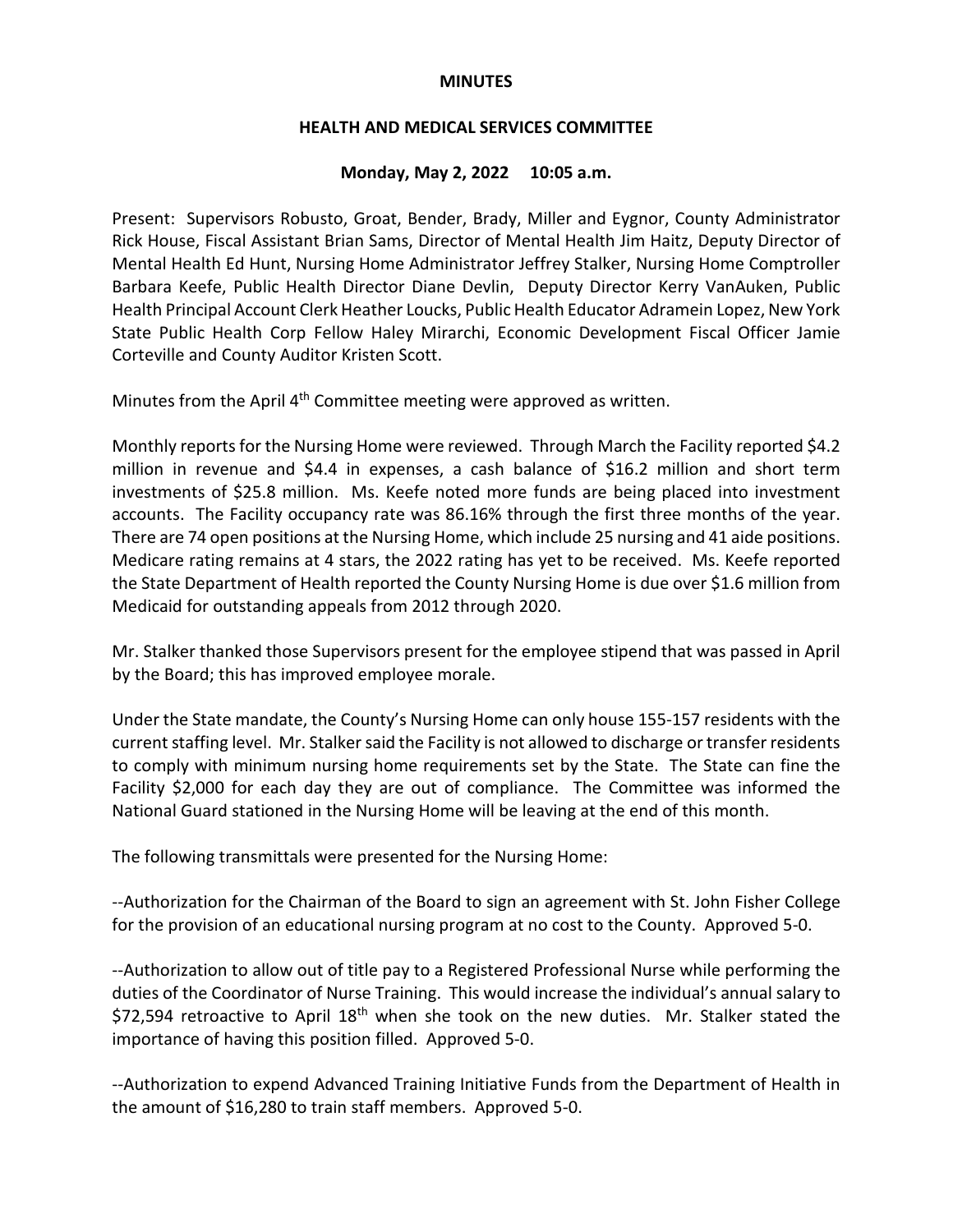# **PAGE 2**

--Authorization for the Chairman of the Board to sign an affiliation agreement with Wayne Finger Lakes BOCES for student interns. Approved 5-0.

Mr. Haitz presented a transmittal requesting authorization for the Chairman of the Board to sign a contract with Aetena Services LLC for the provision of insurance reimbursements for behavioral health services offered to policy holders. Approved 5-0.

Mental Health's financial performance report was reviewed by Mr. Haitz. The Mental Health Department received actual revenue of \$2.45 million through March and had \$2 million in expenses. Mr. Haitz stated March was a strong revenue month. The Department was notified by the State the Department's complaints prevailed and they would be receiving approximately \$660,000 from Excellus for a shortfall in reimbursement payments.

Mr. Haitz reported on a meeting with administration from Newark-Wayne Community Hospital regarding the closure of their in-patient psychiatric unit. He reaffirmed the County's position on this matter; the hospital did not say at that time if they had any plans to re-open the unit for this purpose. Another meeting will take place this afternoon with representatives from the hospital, the State Department of Mental Health and local Mental Health Department to discuss the County's opposition to the closure of this 16-bed in-house psych unit.

The following transmittals were presented for the Public Health Department:

--Authorization to purchase N95 respirator fitting equipment for a cost of \$15,625. Mrs. Devlin said her Department has been requested several times to perform N95 respirator fit tests for other County Departments, facilities, outside agencies and schools. The new unit will better meet the needs of the Department and the existing unit will be transferred to the Wayne County Nursing Home. Approved 5-0.

--Authorization for the Chairman of the Board to sign a master services agreement with iClaim Systems for the provision of an electronic medical record and billing platform for the Early Intervention Program for a cost of \$15,000 annually. Approved 5-0.

--Authorization for the Chairman of the Board to sign a contract with Marion Central School District for the provision of special education and/or programs for the Preschool Children with Handicapping Conditions Program. Approved 5-0.

The April activities report for the Public Health Department was reviewed:

 $\triangleright$  COVID-19: The 7 day positivity rate in the County is 11.6%, making the community transmission rate high. Since March 2020 the County has had 22,847 positive COVID test; this number is most likely higher, as many positive home tests are not registered. The County has a total of 148 COVID related deaths. Seventy percent of the County's population has had at least one COVID vaccination; this is lower than the State's average of 76%. The Public Health Department is offering vaccines by appointment on Thursdays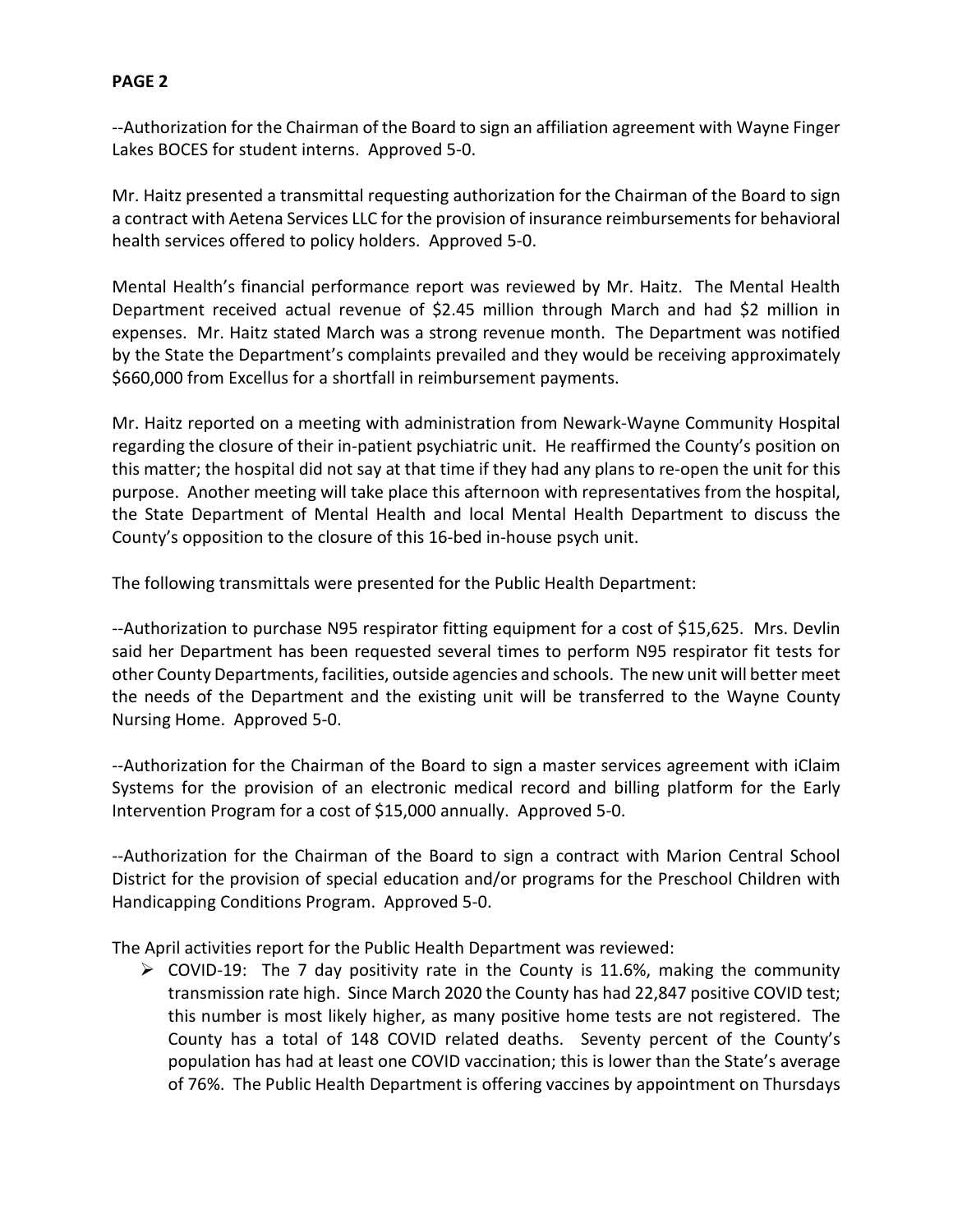for all ages. Supervisors were informed the COVID contact tracing program through the State has been phased out. Local health departments will be investigating clusters and outbreaks. Mrs. Devlin noted the new variant effecting many people in the Finger Lakes region. Although cases are up, fewer individuals are in need of hospital care and as of April 22<sup>nd</sup> no one is in the hospital on a respirator. The Department continues to encourage area pediatricians to give the vaccination to their adolescent patients. The Public Health Department is still receiving requests for vaccinations to the home bound; WC ALS continues to administers these COVID-19 vaccinations.

- $\triangleright$  Public Health Corps: The County currently has five Public Health Fellows. The following Departments/agencies each have one: Public Health, Social Services, Mental Health, FL Community Schools, and Pivital (a non-profit affiliation of eight county public health departments in the Finger Lakes Region). Fellows are on staff to assist in the daily operation of the department/agency. Ms. Mirarchi, the Associate Fellow assigned to the Public Health Department, plans to continue her educational career to obtain a Master's Degree in Public Health.
- $\triangleright$  Preventive Health: Three children in the County were reported with high lead levels in their blood and the Department received notification of 31 diseases requiring investigation. A total of 163 animals were vaccinated at the Lyons Rabies Clinic held on April  $16<sup>th</sup>$  The Department received 17 reports of animal bites, with one bat testing rabid.
- $\triangleright$  Community Health Assessment (CHA): The first priority of the CHA is to promote the wellbeing and prevent mental and substance abuse disorders of County residents. Mrs. Devlin stated the need to work with local Mental Health staff to review the objectives of this priority before identifying objectives and evidence based activities. The second priority is Prevent Chronic Disease with a focus on food security. She voiced concerns that cancer is the leading cause of death in Wayne County and thus a discussion will be made with Newark-Wayne Community Hospital about adding Tobacco (Nicotine) Prevention as another focus area as a Prevent Chronic Disease priority.
- $\triangleright$  Public Health Education: Mr. Lopez reviewed the Business Case Justification for Public Health to obtain a Twitter account and how it could be utilized by the Public Health Department. He established a microblogging platform that will share short messages with an online audience to improve engagement. The number of individuals that currently utilize Twitter over Face Book was noted; the Department would like to have both Social Media platforms. The Public Health Twitter Account will allow the Department to disburse emergency and non-emergency information to the public. The site can be used to dispel misinformation. The Committee approved the Public Health Department having a Twitter account.
- $\triangleright$  Recreational Cannabis: Through mid-April the State Cannabis Control Board approved 52 conditional cultivator licenses for hemp farmers; two are located in Wayne County. Mrs. Devlin noted the Department's Health Educator resigned; in the meantime Ms. Mirarchi is filling in this void. A demonstration was given on the Wayne Health Improvement Partnership (WHIP) App. Through this App individuals can contact the local Public Health Department regarding a number of public health issues. The site will continuously be updated regarding currently public health issues and community resources. The App also contains a list of all known events Public Health is participating in.